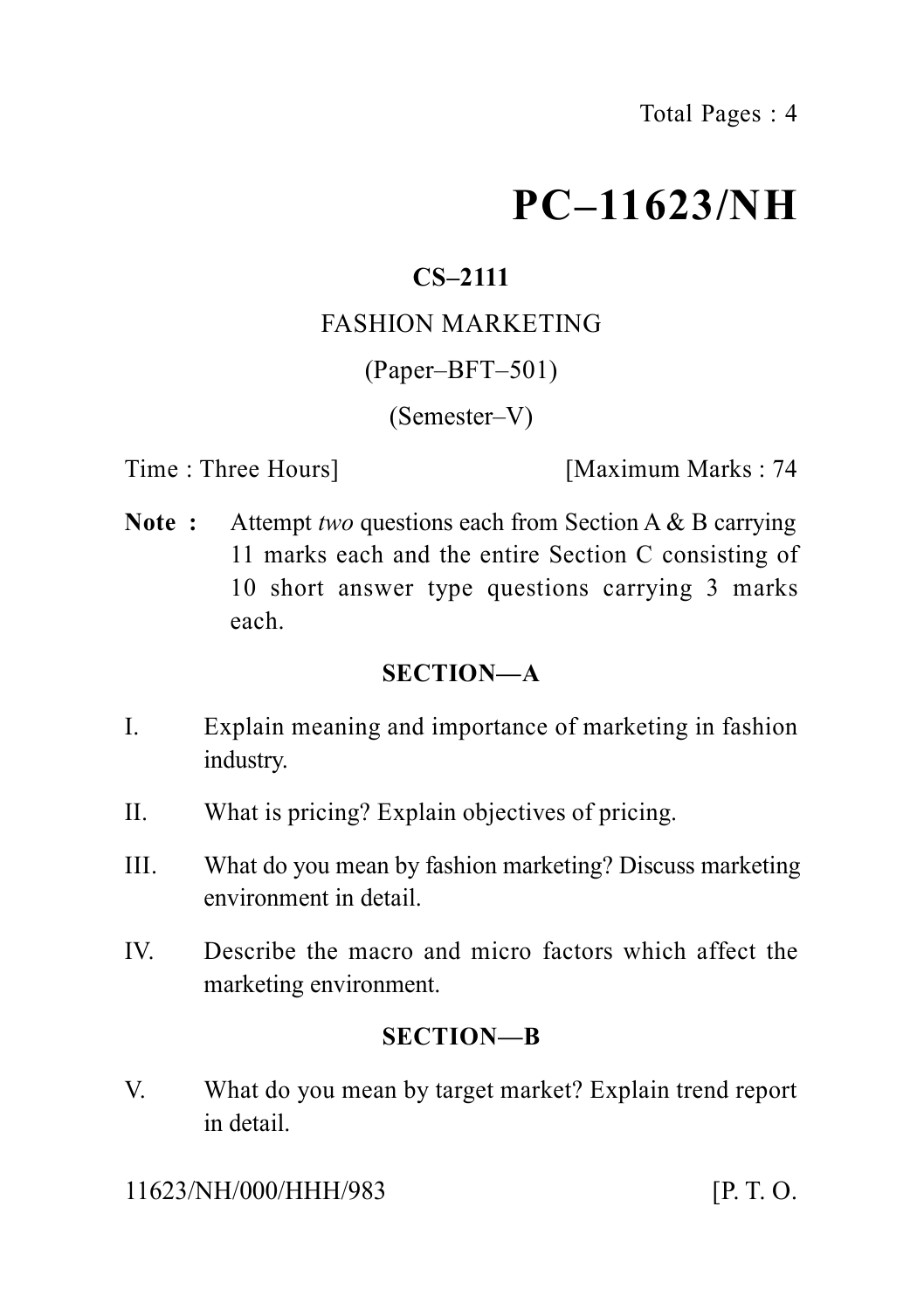- VI. Write short notes on :
	- (a) Marketing communication.
	- (b) Marketing research.
- VII. How does advertising help sales-promotion? Explain features of advertising.
- VIII. Explain the role of four P's of marketing while deciding the strategy of an organization.

#### **SECTION—C**

### **(Compulsory Question)**

- IX. Write short notes on the following :
	- 1. Brand equity.
	- 2. Market share.
	- 3. Product positioning.
	- 4. Niche market.
	- 5. Vendor.
	- 6. User buying behavior.
	- 7. Shopping goods.
	- 8. Pricing.
	- 9. Personal selling.
	- 10. Product mix.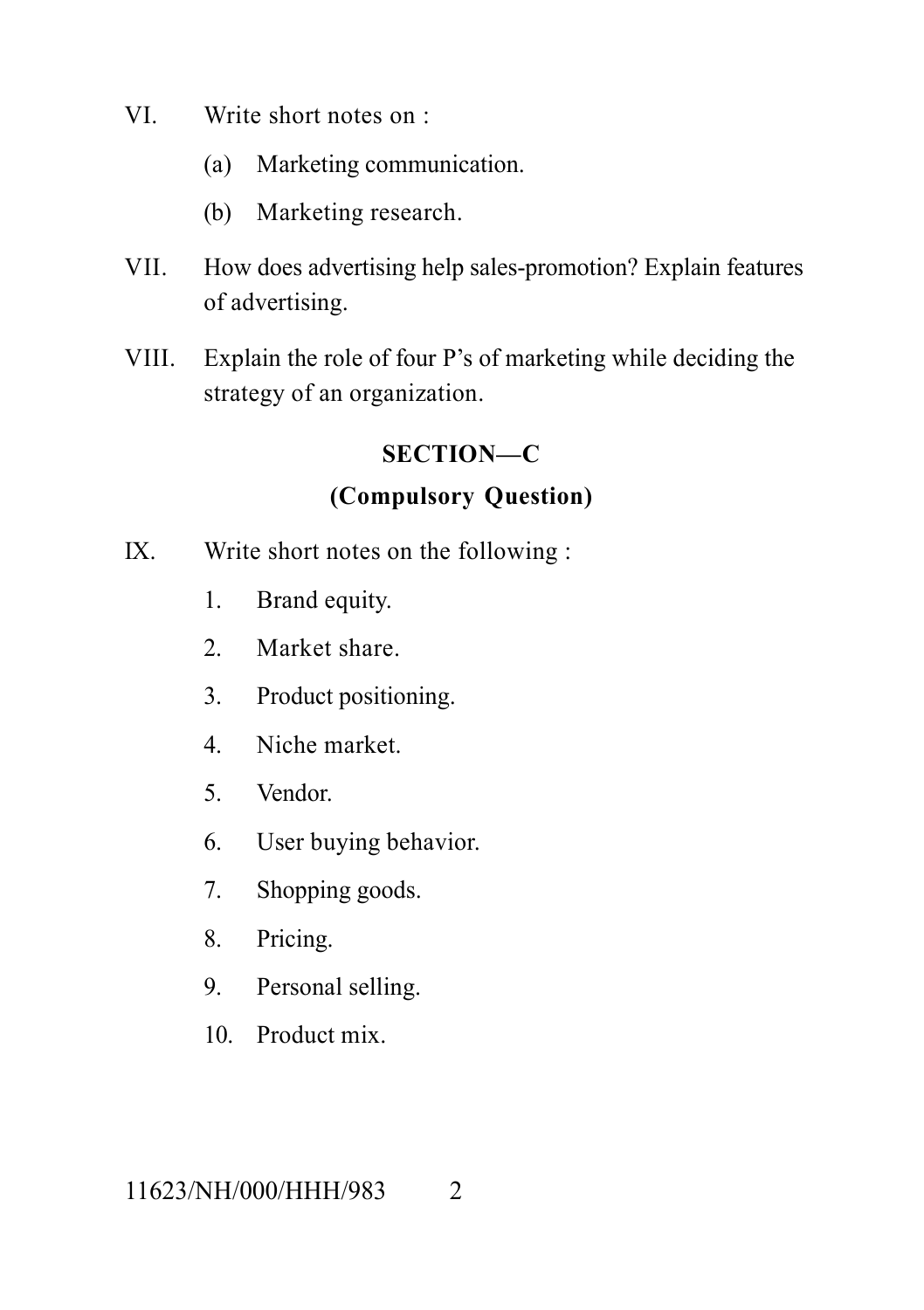PUNJABI VERSION<br>ਨੋਟ : ਭਾਗ A ਅਤੇ B ਵਿਚੋਂ *ਦੋ–ਦੋ* ਪ੍ਰਸ਼ਨ ਕਰੋ। ਹਰੇਕ ਪ੍ਰਸ਼ਨ ਦੇ<br>11 ਅੰਕ ਹਨ। ਭਾਗ C ਸਾਰਾ ਕਰੋ। ਇਸ ਵਿਚ 10 ਸੰਖੇਪ ਉੱਤਰ<br>ਵਾਲੇ ਪਸ਼ਨ 3-3 ਅੰਕਾਂ ਦੇ ਹਨ। PUNJABI VERSION<br>ਭਾਗ A ਅਤੇ B ਵਿਚੋਂ *ਦੋ–ਦੋ* ਪ੍ਰਸ਼ਨ ਕਰੋ। ਹਰੇਕ ਪ੍ਰਸ਼ਨ ਦੇ<br>11 ਅੰਕ ਹਨ। ਭਾਗ C ਸਾਰਾ ਕਰੋ। ਇਸ ਵਿਚ 10 ਸੰਖੇਪ ਉੱਤਰ<br>ਵਾਲੇ ਪ੍ਰਸ਼ਨ 3-3 ਅੰਕਾਂ ਦੇ ਹਨ। **ਨੋਟ :** ਭਾਗ A ਅਤੇ B ਵਿਚੋਂ *ਦੋ–ਦੋ* ਪ੍ਰਸ਼ਨ ਕਰੋ। ਹਰੇਕ ਪ੍ਰਸ਼ਨ ਦੇ<br>11 ਅੰਕ ਹਨ। ਭਾਗ C ਸਾਰਾ ਕਰੋ। ਇਸ ਵਿਚ 10 ਸੰਖੇਪ ਉੱਤਰ<br>ਵਾਲੇ ਪੁਸ਼ਨ 3-3 ਅੰਕਾਂ ਦੇ ਹਨ।

#### $\overline{g}$ ਯ $\overline{m}$  $\overline{a}$

- ਵਾਲੇ ਪ੍ਰਸ਼ਨ 3-3 ਅੰਕਾਂ ਦੇ ਹਨ।<br>**ਭਾਗ—A<br>I. ਫੈਸ਼ਨ ਉਦਯੋਗ ਵਿਚ ਮਾਰਕੀ**ਟਿੰਗ ਦੇ ਅਰਥ ਅਤੇ ਮਹੱਤਵ ਦੀ<br>ਵਿਆਖਿਆ ਕਰੋ।<br>ਸ਼ਾ ਦੇ ਨਾਂ ਦੇ ਕੈਪ ਕਿਹਾ ਕੇ ਉਤੇਸ਼ ਦੀ ਜਾਪ ਭਾਗ—A<br>ਫੈਸ਼ਨ ਉਦਯੋਗ ਵਿਚ ਮਾਰਕੀਟਿੰਗ ਦੇ ਅ<sup>,</sup><br>ਵਿਆਖਿਆ ਕਰੋ।<br>ਮੁੱਲ ਮਿੱਥਣਾ ਕੀ ਹੈ? ਇਸ ਦੇ ਉਦੇਸ਼ ਰ I. ਫੈਸ਼ਨ ਉਦਯੋਗ ਵਿਚ ਮਾਰਕੀਟਿੰਗ ਦੇ ਅਰਥ ਅਤੇ ਮਹੱਤਵ ਦ<br> ਵਿਆਖਿਆ ਕਰੋ।<br>II. ਮੁੱਲ ਮਿੱਥਣਾ ਕੀ ਹੈ? ਇਸ ਦੇ ਉਦੇਸ਼ ਕੀ ਹਨ?<br>III. ਫੈਸ਼ਨ ਮਾਰਕੀਟਿੰਗ ਤੋਂ ਕੀ ਭਾਵ ਹੈ? ਮਾਰਕੀਟਿੰਗ ਵਾਤਾਵਰਨ ਦ
- 
- III. P YSn mwrkIit Mg q oN kI Bwv h Y? mwrkIit Mg vwqwvrn dI ਮੁੱਲ ਮਿੱਥਣਾ ਕੀ ਹੈ? ਇਸ ਦੇ ਉਦੇਸ਼ ਕੀ ਹਨ?<br>ਫੈਸ਼ਨ ਮਾਰਕੀਟਿੰਗ ਤੋਂ ਕੀ ਭਾਵ ਹੈ? ਮਾਰਕੀਟਿੰਗ ਵਾਤਾਵਰਨ ਦੀ<br>ਵਿਸਥਾਰ ਨਾਲ ਚਰਚਾ ਕਰੋ।<br>ਮਾਰਕੀਟਿੰਗ ਮਾਹੌਲ ਨੂੰ ਪ੍ਰਭਾਵਤ ਕਰਨ ਵਾਲੇ ਵਿਸ਼ਾਲ ਅਤੇ ਸੂਖਮ<br>ਕਾਰਕਾਂ ਦਾ ਵਰਣਨ ਕਰੋ। III. ਫੈਸ਼ਨ ਮਾਰਕੀਟਿੰਗ ਤੋਂ ਕੀ ਭਾਵ ਹੈ? ਮਾਰਕੀਟਿੰਗ ਵਾਤਾਵਰਨ ਦੀ<br>ਵਿਸਥਾਰ ਨਾਲ ਚਰਚਾ ਕਰੋ।<br>IV. ਮਾਰਕੀਟਿੰਗ ਮਾਹੌਲ ਨੂੰ ਪ੍ਰਭਾਵਤ ਕਰਨ ਵਾਲੇ ਵਿਸ਼ਾਲ ਅਤੇ ਸੂਖਮ<br>ਕਾਰਕਾਂ ਦਾ ਵਰਣਨ ਕਰੋ।
- ਮਾਰਕੀਟਿੰਗ ਮਾਹੌਲ ਨੰ ਪਭਾਵਤ ਕਰਨ ਵਾਲੇ ਵਿਸ਼ਾਲ ਅਤੇ ਸਖਮ

#### <u>ਭਾਗ—B</u>

- ਕਾਰਕਾਂ ਦਾ ਵਰਣਨ ਕਰੋ।<br>ਭਾਗ—B<br>V. ਟਾਰਗੇਟ ਮਾਰਕੀਟ ਤੋਂ ਕੀ ਭਾਵ ਹੈ? ਰੁਝਾਣ ਰਿਪੋਰਟ ਦੀ ਵਿਸਥਾਰ<br>ਨਾਲ ਵਿਆਖਿਆ ਕਰੋ।<br>ਪੁਲਾ ਦੀ ਤੋਂ ਇੱਕੋ **ਭਾਗ—B<br>ਟਾ**ਰਗੇਟ ਮਾਰਕੀਟ ਤੋਂ ਕੀ ਭਾਵ ਹੈ? ਰੁਝਾਣ ਰਿਪੋਰ<br>ਨਾਲ ਵਿਆਖਿਆ ਕਰੋ।<br>ਸੰਖੇਪ ਨੋਟ ਲਿਖੋ : VI. s MK yp n ot ilK o : ਨਾਲ ਵਿਆਖਿਆ ਕਰੋ।<br>ਸੰਖੇਪ ਨੋਟ ਲਿਖੋ :<br>(a) ਮਾਰਕੀਟਿੰਗ ਸੰਚਾਰ।<br>(b) ਮਾਰਕੀਟਿੰਗ ਖੋਜ।
- -
	-
- ਸੰਖੇਪ ਨੋਟ ਲਿਖੋ :<br>(a) ਮਾਰਕੀਟਿੰਗ ਸੰਚਾਰ।<br>(b) ਮਾਰਕੀਟਿੰਗ ਖੋਜ।<br>ਵਿਕਰੀ ਵਾਧੇ ਵਿਚ ਇਸ਼ਤਿਹਾਰਬਾਜ਼ੀ ਕਿਵੇਂ ਮਦਦ ਕਰਦੀ ਹੈ?<br>ਇਸਤਿਹਾਰਸ਼ਾਜੀ ਦੀਆਂ ਵਿਸ਼ੇਸਤਾਵਾਂ ਦੀ ਵਿਆਖਿਆ ਕਰੋ। <sub>(a)</sub> ਮਾਰਕੀਟਿੰਗ ਸੰਚਾਰ।<br>(b) ਮਾਰਕੀਟਿੰਗ ਖੋਜ।<br>VII. ਵਿਕਰੀ ਵਾਧੇ ਵਿਚ ਇਸ਼ਤਿਹਾਰਬਾਜ਼ੀ ਕਿਵੇਂ ਮਦਦ ਕਰਦੀ ਹੈ?<br>ਇਸ਼ਤਿਹਾਰਬਾਜ਼ੀ ਦੀਆਂ ਵਿਸ਼ੇਸ਼ਤਾਵਾਂ ਦੀ ਵਿਆਖਿਆ ਕਰੋ। (b) ਮਾਰਕੀਟਿੰਗ ਖੋਜ।<br>ਵਿਕਰੀ ਵਾਧੇ ਵਿਚ ਇਸ਼ਤਿਹਾਰਬਾਜ਼ੀ ਕਿਵੇਂ ਮਦਦ ਕਰਦੀ ਹੈ?<br>ਇਸ਼ਤਿਹਾਰਬਾਜ਼ੀ ਦੀਆਂ ਵਿਸ਼ੇਸ਼ਤਾਵਾਂ ਦੀ ਵਿਆਖਿਆ ਕਰੋ।<br>NH/000/HHH/983 3 [P.T.O.

11623/NH/000/HHH/983 3 [P. T. O.